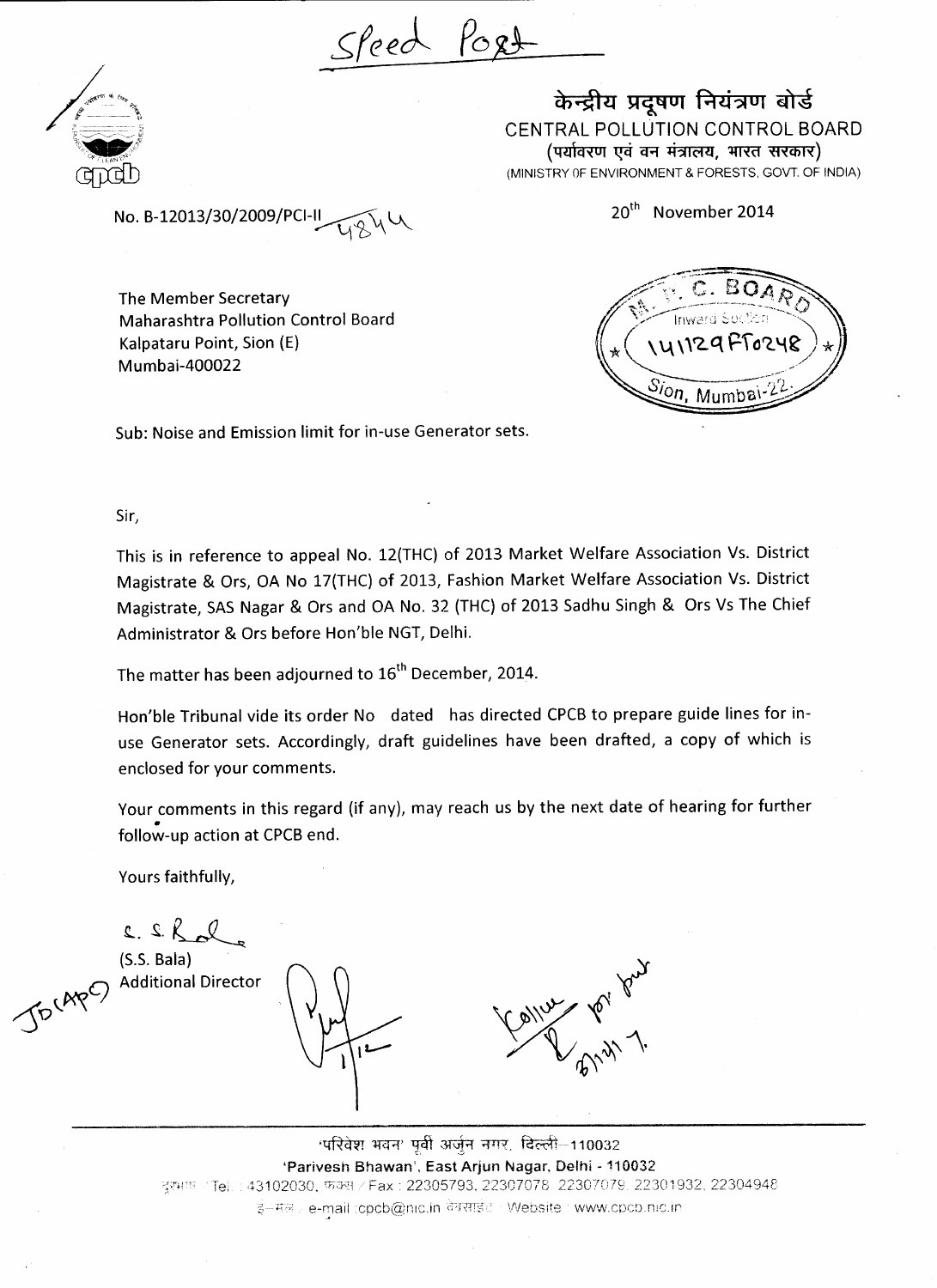### **Guidelines for in-use Generator setsfNoise and Emissions)**

The in-use DGSets cause two types of problems that is noise pollution and pollution due to emissions. Ministry of Environment and Forests has notified emission limit for new diesel engines (upto 800 kW) for Generator sets vide GSR 371(E) dated 17<sup>th</sup> May 2002 under Environment (Protection) Act 1986. These limits have been amended -from time to time and revised vide GSR 771(E) dated  $11<sup>th</sup>$  December 2013. The limits are applicable at manufacturing stage only. The prescribed parameters are limited to  $HC+NO<sub>x</sub>$ , CO, PM and smoke (light absorption coefficient) at full load.

Similarly, Ministry of Environment and Forests has notified noise limit for new diesel engines (upto 800 kW) for Generator sets vide GSR 371(E) dated 17<sup>th</sup> May 2002 under Environment (Protection) Act 1986. These limits have been amended from time to time. But, these limits implemented w.e.f. from 01.01.2005 due to legal issues on it. As per these rules, the maximum permissible sound pressure level for new diesel generator (DG) sets with rated capacity upto 1000 KVA, manufactured on or after the  $1<sup>st</sup>$  January, 2005 shall be 75 dB(A) at 1 metre from the enclosure surface. The diesel generator sets should be provided with integral acoustic enclosure at the manufacturing stage itself.

In reference to appeal Nos. 12(THC) of 2013 Market Welfare Association Vs. District Magistrate & Ors; OA No. 17(THC) of 2013, Fashion Market Welfare Association Vs. District Magistrate, SAS Nagar &Ors; and OA No.32 (THC) of 2013 Sadhu Singh & Ors. Vs The Chief Administrator &0rs., Hon'ble NGT, Delhi has directed CPCB to prepare guidelines for compliance monitoring and measures to be taken for controlling the pollution by in-use DGSets. The Hon'ble court specifically desired to know life time of locally manufactured DGSets and DGSets used for agriculture purpose in addition to possibility of checking emission standards as done in vehicles.

As a matter of fact every engine is subject to wear and tear, which leads to both rising noise and emission problems. It is said that in use-DGSets cannot achieve noise emission limits as achieved at manufacturing stage.

#### **1. Noise standard for in-use Generator sets**

This issue relating to standards / guidelines to control noise problem and checking exhaust emissions was discussed in 21<sup>st</sup> meeting of the 'National Committee on Noise Pollution control' held on 26.09.2014.

 $\overline{2}$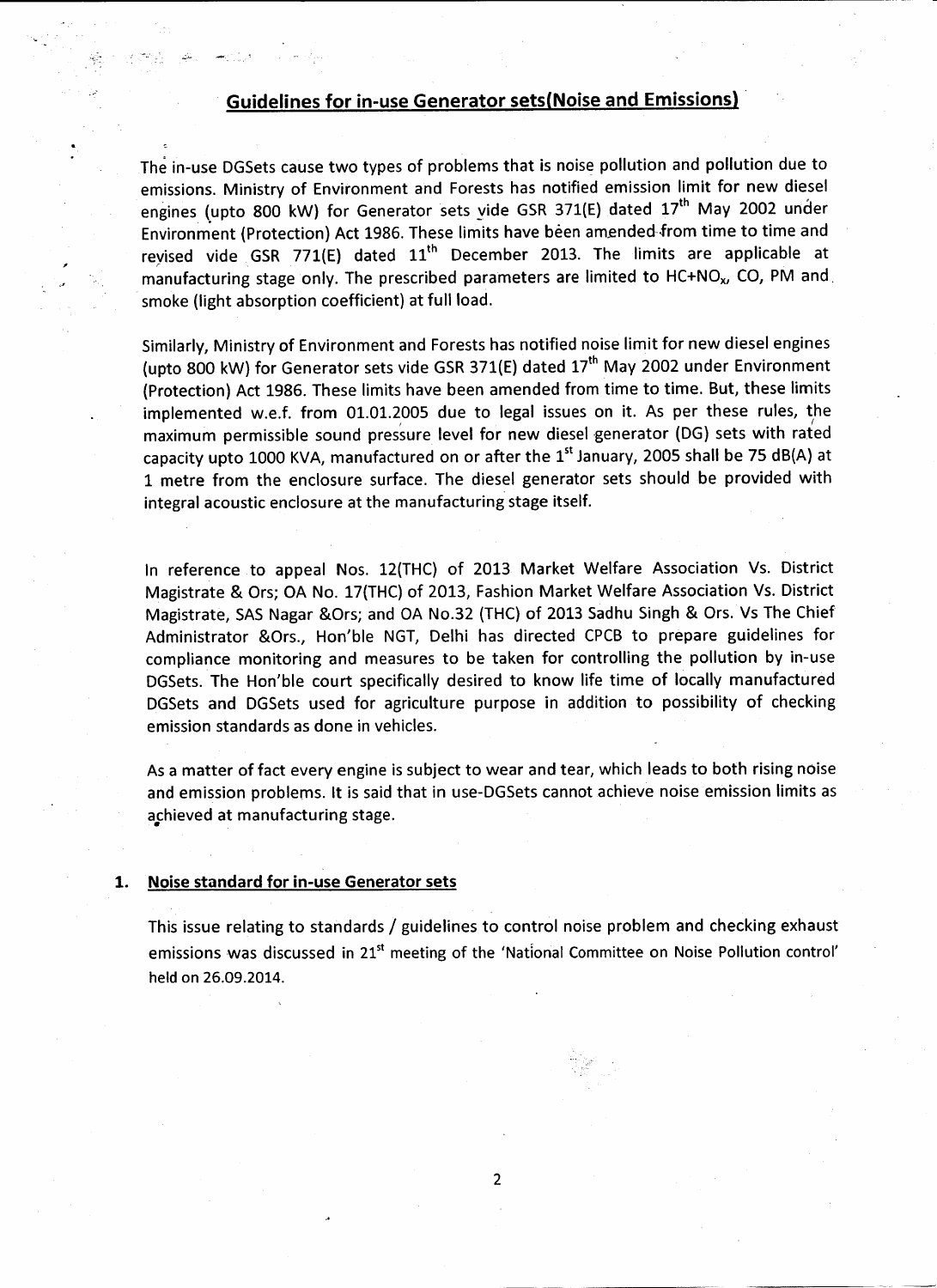$\sim$  After due deliberations, Chairman of the committee suggested that 3 dB(A) cushion (which is double the noise power) may be fixed as noise limit for the in-use Generator sets. But the stake holders suggested that there should be at least 5 dB( A) cushion. In the mean time there was discussion on another proposal of 25 dB (A) insertion loss; which was agreed to all. Finally, the committee recommended to fix the limit at 25 dB(A) insertion loss or sound Pressure level (SPL) of 80 dB(A) at 1m distance, whichever is less. بموار والحجج

### **2. Emission limit for in use Generator sets**

At present, there is no installation guide-line for generator sets. In some cases, it is installed in roof tops or basements. On the existing installed locations and use practices, it is technically not possible to monitor the emissions from the Generator sets. To monitor the emissions, there should be an inbuilt standardised sampling point. This issue need to be addressed in consultation with manufacturers for new products.

#### **3. Installation guidelines**

The following installation guidelines are suggested;

- Installation of DGSets may be permitted keeping eye on ambience of the locality. i.
- If use of DGSets is required over the ambience of the locality, second layer canopy / ii. noise barrier may be imposed to meet the ambience of the locality,
- iii. DGset should be installed on the ground floor preferably on the front or backward of the premise for ease of monitoring,
- iv. Installation of a DGSets may be limited to a specified area and be governed by local authority/SPCB.
- v. Necessary precaution may be taken to avoid increase in Noise, vibration due to<br>. running of genset or the other.
- vi. Number of installed DGSets in a specified area should be limited. In the present case (SAS Nagar, Mohali); the number of installed DGSets is so large in number that all DGSets cannot be installed on the front door or back door.

### **4. Limitation in monitoring noise limits of in-use DGSets.**

- 1. Every state Board is having equipment for monitoring noise limit, but scanty manpower. For regular monitoring, dedicated staff and adequate number of equipments at each SPCB are required.
- 2. No higher noise limit is permitted for use of DGSets over and above the ambient noise limit.

3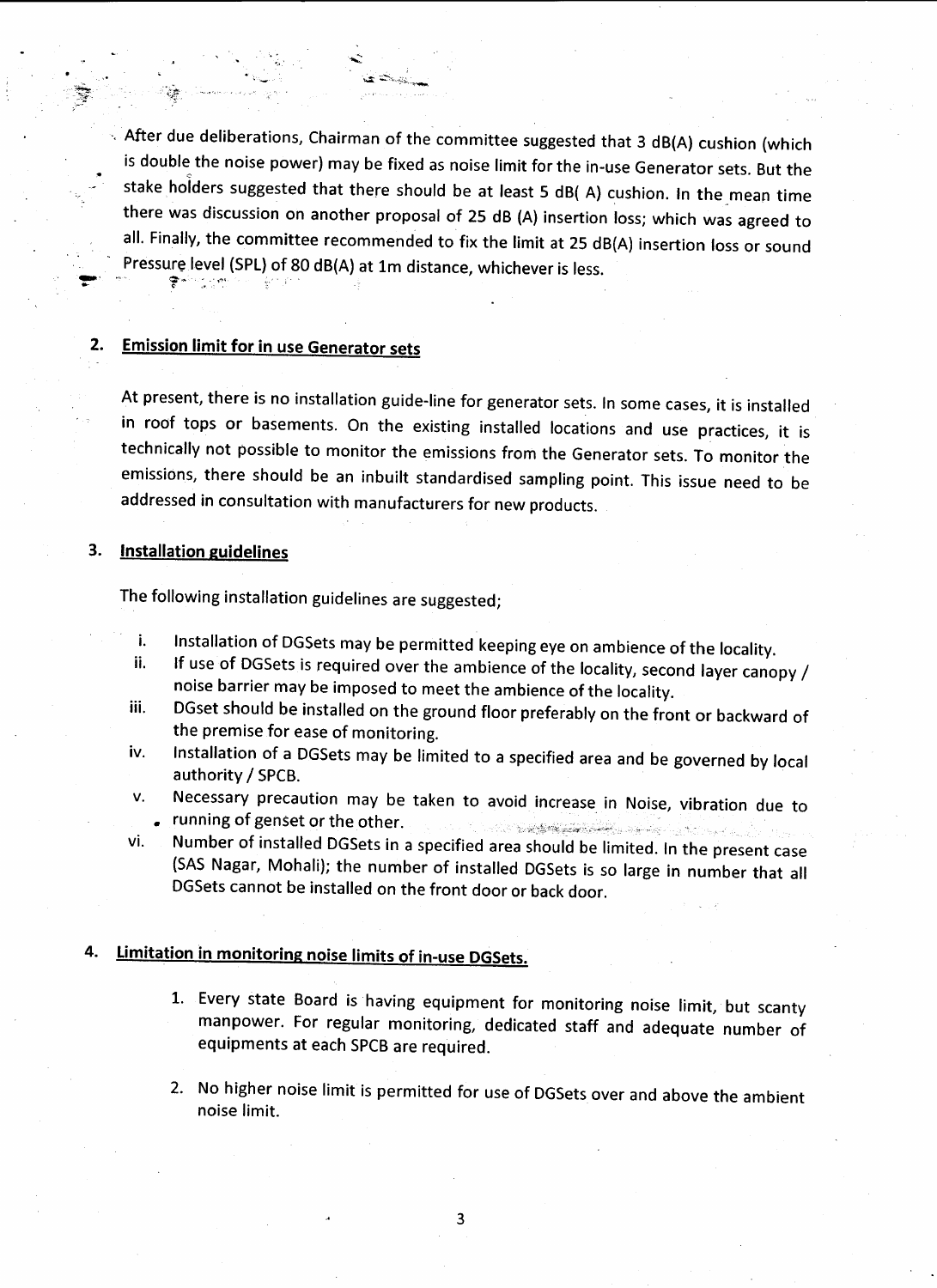# 5. Maintenance of DGSets

It is the responsibility of DGset owner to maintain the DGSet. Proper maintenance as per following can reduce the pollution level and increase the Genset life.

#### 5.1 Do's

두고 나오

- Inspect the pre cleaner for dirt /dust accumulation and clean it  $\bullet$
- Check vacuum indicator for red band and clean the outer element only by compressed air, not more than 60 psi, if necessary.
- Drain for the water and sediment from water separator & fuel tank before starting
- Drain for the water and sediment from water separator & fuel tank before starting /
- Maintain coolant condition as per specifications.  $\bullet$
- Check lube-oil pressure in the morning after starting.  $\bullet$
- Check engine log book of previous shift and do corrections on engine, if necessary.  $\bullet$
- Clean engine externally.  $\bullet$
- Check any leakage of engine oil, coolant and fuel. Also top up the level, if required  $\bullet$
- Prime the engine by priming pump, if provided before starting.
- Check battery condition and electrical connection before starting.  $\bullet$
- Start the engine and operate at low idle for 2-3 minutes for any leakage or abnormal sound. Do corrections, if necessary.
- Start the engine on electrical mode and check for proper functioning ofsaftey controls.

وجودا تهجر المراجين الأوجه فيها

- $\bullet$  Idle the engine for three minutes before shut off.
- Carry out recommended schedule maintenance checks.
- Use only genuine parts while replacing them.
- **5.2 Don't**
	- \* Operate the engine with choked or ruptured air cleaner element
	- Operate the engine with vacuum indicator removed.
	- Remove inner element for cleaning
	- Operate the engine without diesel tank cap and strainer.
	- Operate the engine without radiator pressure cap.
	- Operate the engine without thermostat.
	- Operate the engine with lubricating oil level below 'L' mark or above 'H' mark
	- Crank the engine more than 30 seconds continuously.
	- Operate the engine with dirty radiator core
	- Over extend the filters and lubricating oil change period
	- Allow dirt or any debris to enter oil system during oil change
	- Operate the engine without support of exhaust and intake piping.
	- Operate the engine with low oil pressure or with high coolant temperature.

4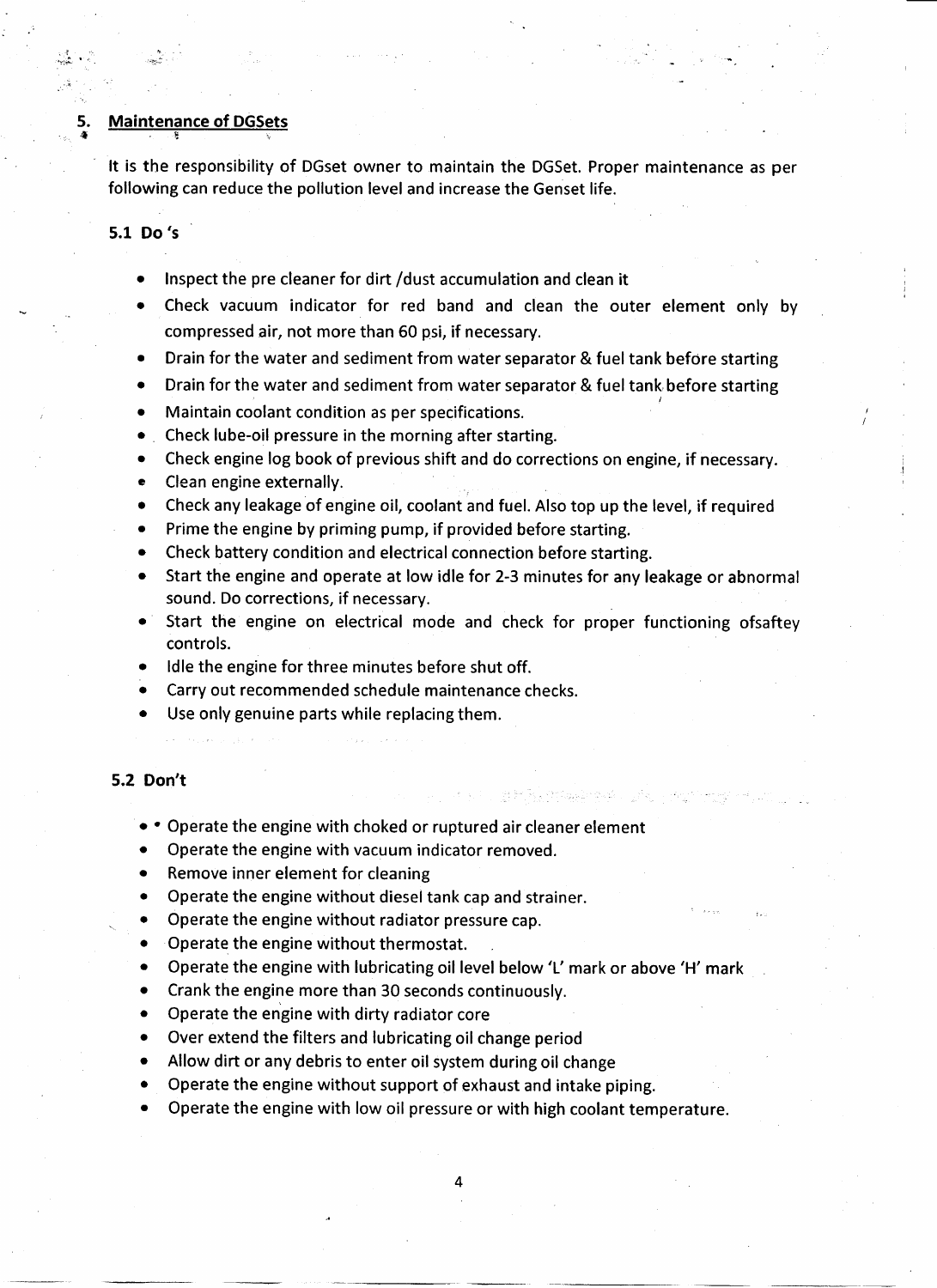**6. CPCB's proposal for immediate action:**

### **6.1 Common Back-up power supply**

Service of a Generator set is used as a backup power supply. As per direction of the Hon'ble NGI, Delhi, the committee discussed the issue of effective maintenance for possible extended useful life. It was agreed that more than, 15 years old Generator sets cannot meet the prescribed standard even after due maintenance years old defierator sets.  $hat:$ 

i. Punjab Urban Development Authority (PUDA) / Developer should provide standby power supply to meet any eventualities to control pollution from probable use of Generator sets.

- ii. Individual shop owners should not be allowed to use Generator sets. Wherever possible, PUDA may provide backup power supply within frame work of laws of electricity board. The issue of individual commercial production and distribution is upto PUDA to find a solution to this issue.
- iii. Market welfare Association may have central solar power supply. However, there is no bar on individuals to produce and use solar power.

The above suggestions will also be applicable in other areas of cities and towns in general

### **6.2 Phasing out old Generator sets**

As per discussions held and conclusions arrived at on the issue of useful life of Generator sets, the useful life of Generator sets may be fixed at 15 years from the effective date of utilisation. Accordingly, phasing out of old Generators as per following schedule is proposed. But, decision in this regard needs to be taken in consultation with concerned ate Government, MoFF and  $\overline{CC}$ 

- Any Generator set having engines not engraved with manufacturer's name and date i. of manufacturer shall not be allowed to operate after 01.04.2015.
- No Generator set will be allowed to run without certified acoustic enclosure as per ii. GSR 371(E), dated 17<sup>th</sup> May 2002.
- iii. All Generator sets manufactured after  $17<sup>th</sup>$  May 2002 shall be discussed at the discarded after its  $\frac{1}{2}$ eful life.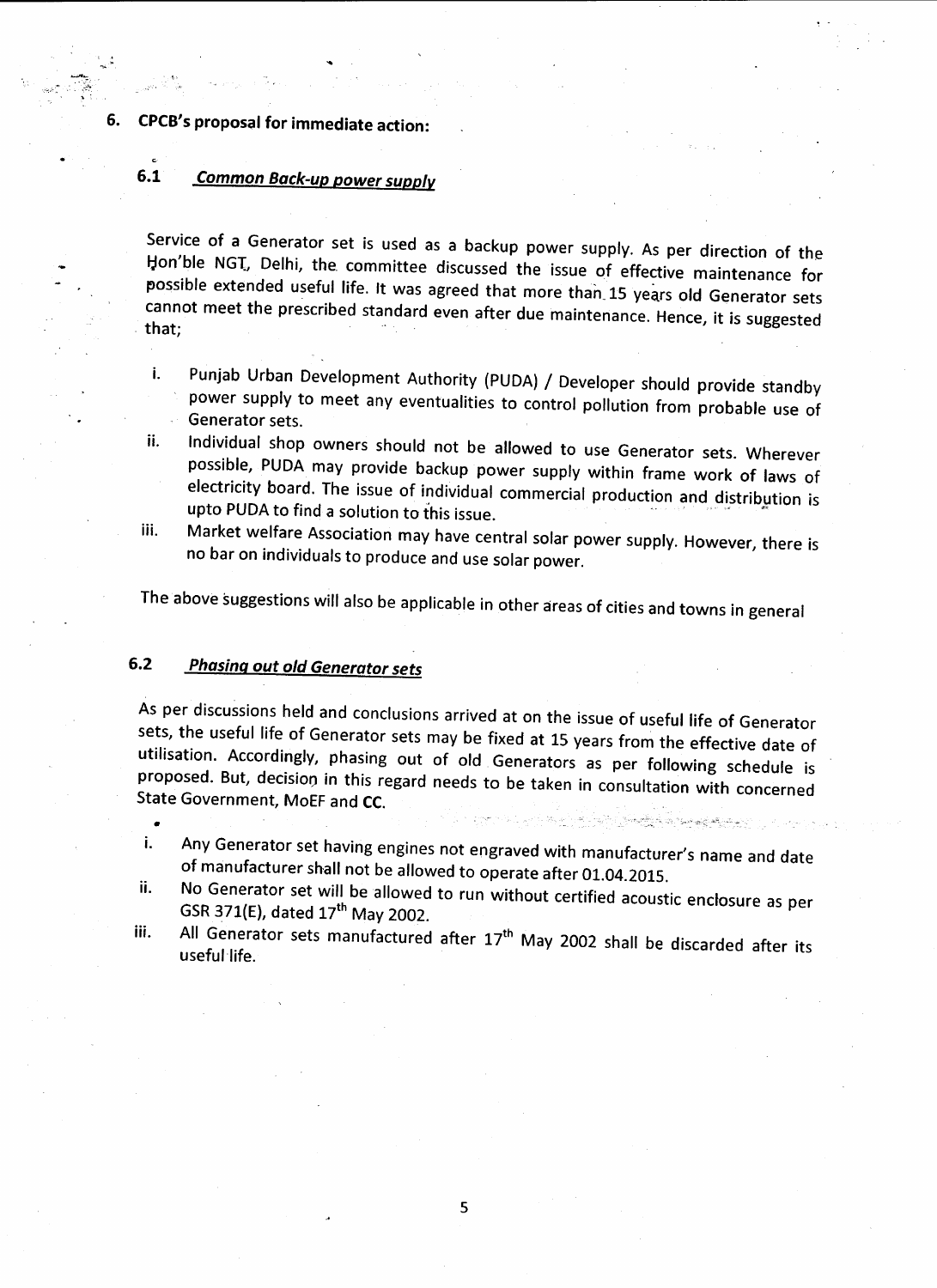## **6.3 Phasing out age old DGSets for agricultural applications**

Generator sets for agricultural applications generally runs in isolation. There are no noise issue involved in this but, are having emission. Generator sets used in agriculture should have valid Type Approval. It is proposed that phasing out of Such Generator sets may be carried out assuming useful life to be 20 years from the date of manufacture as per the following:

- i. Any Generator set having engines not engraved with manufacturer's name and date of manufacturer shall not be allowed to operate after 01.04.2015.
- ii. All Generator sets manufactured after 17<sup>th</sup> May 2002 shall be discarded after its useful life.

Concerned department of Punjab State and other cities as later on applicable will notify and publish it in the leading news papers including local news papers of Mohali at state level.

### **7. CPCB Proposal for Continued action plan**

**<r**

- Mean while, CPCB will follow-up with the manufacturers and in consultation with i. "Standing Committee on off-Road Vehicles and construction equipments" to prepare draft guidelines for monitoring of in-use Generator sets. Road map will also be developed to reduce the emission level on a phased manner. Type Approval and COP of Generator sets were proposed to be kept separate from the above as these were limited to manufacturing stage only.
- ii. A study project will simultaneously be undertaken with any of the Certification Agencies to suggest emission limits for in-use DGSets. On site monitoring of emission level will be carried out with PM and smoke parameters. This study will require around one and half years.
- iii. Since, it is not possible to create a sampling point in the existing old DGSets, manufacturers' meet will be proposed to create a sampling point in the exhaust outlet, after turbo charger for measurement of emission / smoke level.
- iv. DGSet installation location specific guidelines may be framed by concerned departments so that monitoring can be done at ease preferably front yard or backward of the premise in ground floor and governed by local authority / SPCB.
- MoEF through MNRE may promote use of solar power driven Gensets by making V.  $\frac{1}{2}$ allable technology and may consider allowing suitable subsidy  $f(x)$  farmer  $f(x)$ acceptability.

6